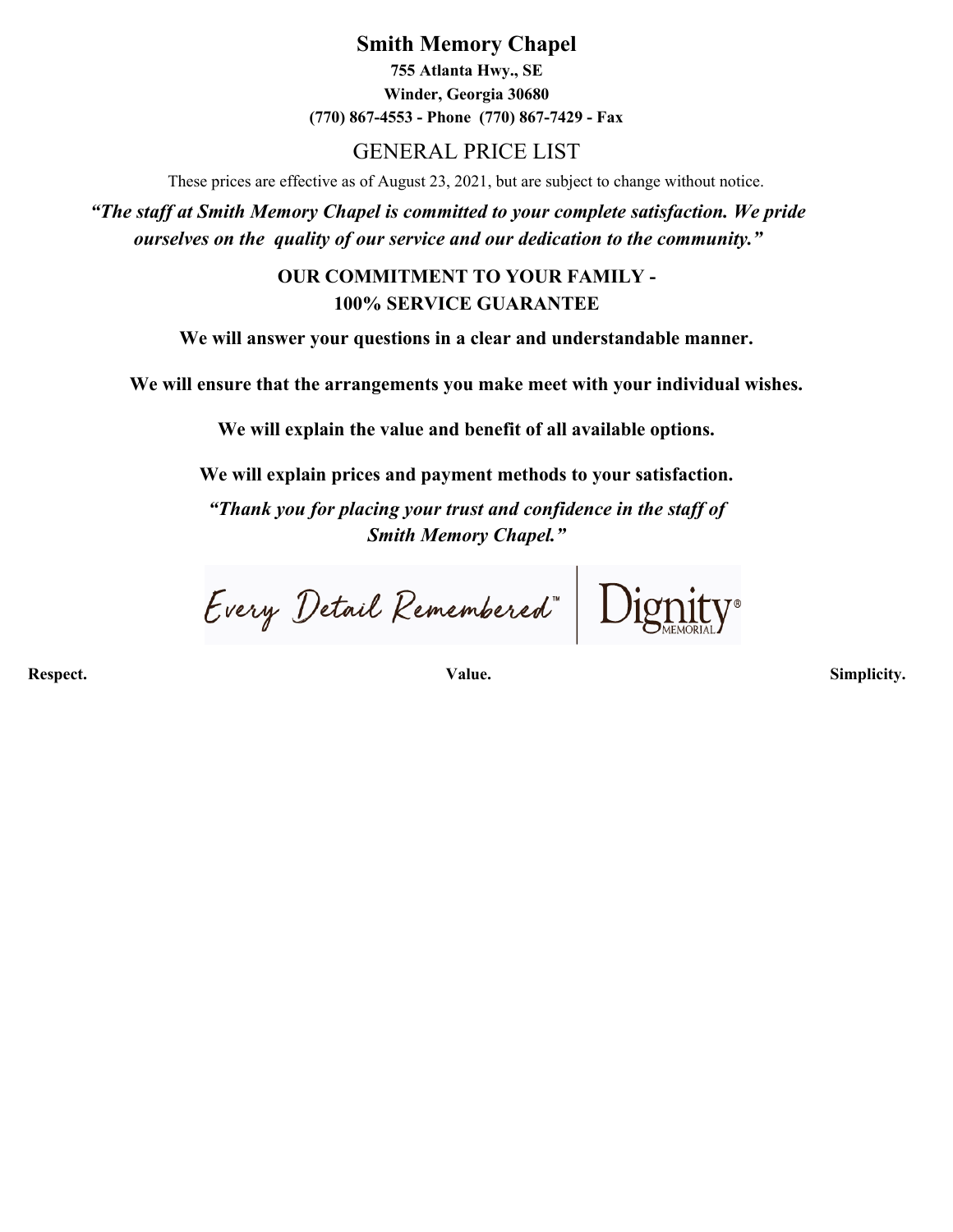## **Smith Memory Chapel**

**755 Atlanta Hwy., SE Winder, Georgia 30680 (770) 867-4553 - Phone (770) 867-7429 - Fax**

## GENERAL PRICE LIST

These prices are effective as of August 23, 2021, but are subject to change without notice.

**The goods and services shown below are those we can provide to our customers. You may choose only the items you desire. However, any funeral arrangements you select will include a charge for our basic services and overhead. If legal or other requirements mean you must buy any items you did not specifically ask for, we will explain the reason in writing on the statement we provide describing the funeral goods and services you selected.**

#### **BASIC SERVICES OF THE FUNERAL DIRECTOR AND STAFF AND OVERHEAD:**

This fee for our basic services and overhead will be added to the total cost of the funeral arrangements you select. (This fee is already included in our charges for direct cremations, immediate burials, and forwarding or receiving remains.) This fee includes the following:

Personnel available 24 hours a day, 365 days a year to respond to initial call

Arrangement Conference

Coordinating service plans with cemetery, crematory, and/or other parties involved in the final disposition of the deceased

Preparation of necessary forms for governmental agencies.

| Also covers overhead, including facility maintenance, equipment and inventory costs, liability | \$3,495.00 |
|------------------------------------------------------------------------------------------------|------------|
| insurance and governmental compliance costs.                                                   |            |

#### **PREPARATION OF THE BODY:**

Except in certain special cases, embalming is not required by law. Embalming may be necessary, however, if you select certain funeral arrangements, such as a funeral with viewing. If you do not want embalming, you usually have the right to choose an arrangement that does not require you to pay for it, such as direct cremation or immediate burial.

| Embalming                                                                                     | \$995.00 |
|-----------------------------------------------------------------------------------------------|----------|
| Other Preparation of the Body:                                                                |          |
| Dressing and casketing of deceased                                                            | \$300.00 |
| Bathing and handling of unembalmed deceased                                                   | \$300.00 |
| Refrigeration                                                                                 | \$245.00 |
| (It is the policy of our firm to require refrigeration of unembalmed remains after 24 hours.) |          |
| Special Care for Autopsied Cases                                                              | \$200.00 |
| Restoration (Per hour/where necessary)                                                        | \$75.00  |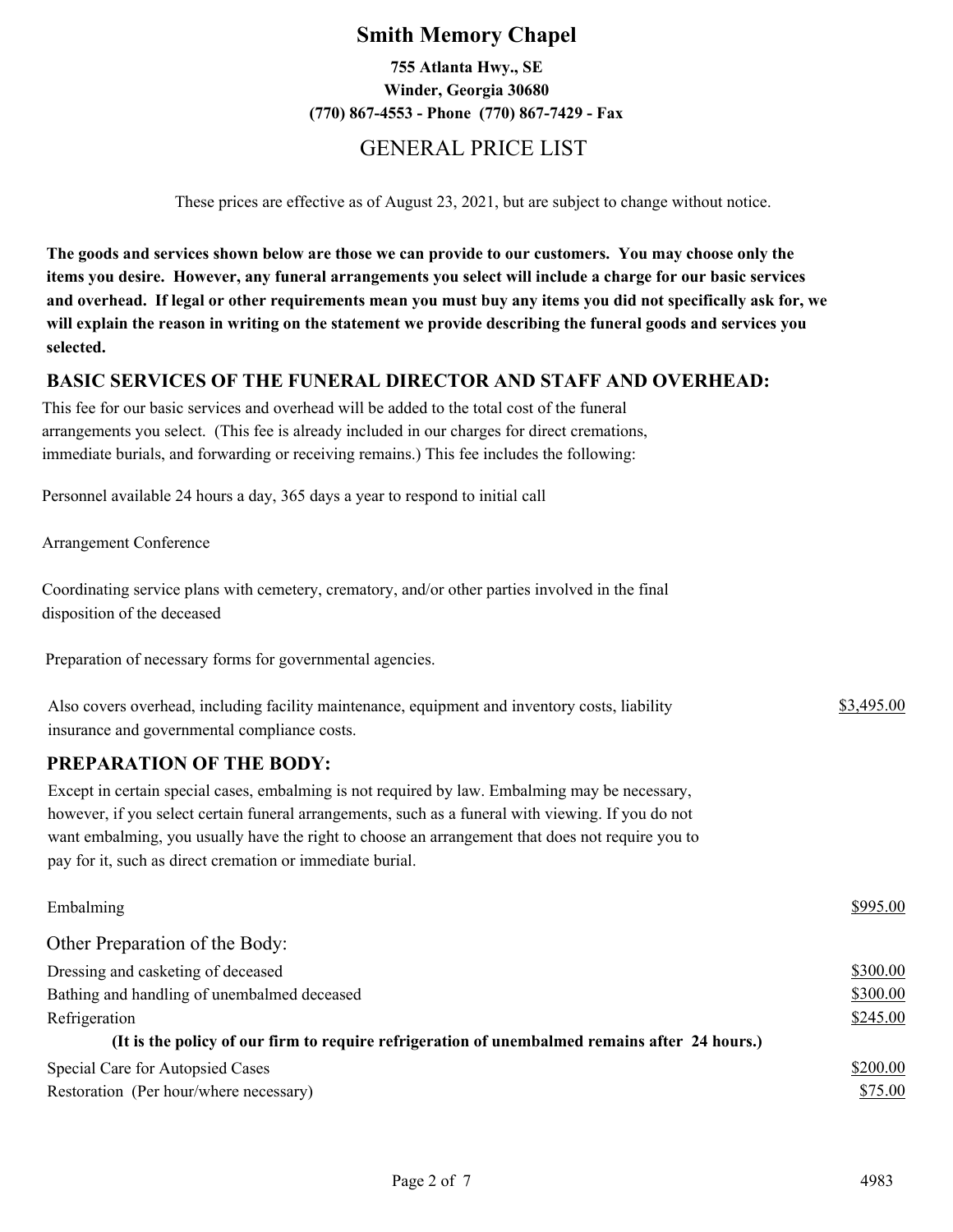| <b>USE OF FACILITIES AND STAFF:</b>                                                                       |            |
|-----------------------------------------------------------------------------------------------------------|------------|
| Use of Facilities and Staff Services for Visitation, Same Day as Service.                                 | \$395.00   |
| (Our services include set-up of visitation area, placement of encased remains, display of floral          |            |
| arrangements, supervision of and attendance during the visitation.)                                       |            |
| Use of Facilities and Staff Services for Visitation (Up To 4 Hours)                                       | \$645.00   |
| (Our services include set-up of visitation area, placement of encased remains, display of floral          |            |
| arrangements, supervision of and attendance during the visitation.)                                       |            |
| Use of Facilities and Staff to Coordinate a Non-ceremonial Gathering or Celebration of Life at            | \$645.00   |
| Our Location                                                                                              |            |
| Staff Services to Coordinate a Non-ceremonial Gathering or Celebration of Life at a Location of<br>Choice | \$645.00   |
| Use of Facilities and Staff Services for Memorial Service (without remains present)                       | \$645.00   |
| (Our services include coordinating the memorial service arrangements, supervision of the memorial         |            |
| service, and staff to assist with the service.)                                                           |            |
| Staff Services for Memorial Service (without remains present) at Other Facility                           | \$645.00   |
| (Our services include coordinating the memorial service arrangements, supervision of the memorial         |            |
| service, and staff to assist with the service.)                                                           |            |
| Staff Services for Celebration of Remembrance                                                             | \$445.00   |
| Use of Facilities and Staff Services for Memorial Service (without remains present) in Our                | \$1,495.00 |
| Chapel when funeral home has no involvement with care and disposition of remains.                         |            |
| (Our services include coordinating the memorial service arrangements, supervision of the memorial         |            |
| service, display of floral arrangements and staff to assist with the service.)                            |            |
| Use of Facilities and Staff Services for Funeral Service in Our Chapel                                    | \$645.00   |
| (Our services include coordinating the funeral arrangements, supervision of funeral, and staff to assist  |            |
| with the funeral ceremony.)                                                                               |            |
| Staff Services for Funeral Service at Religious Facility                                                  | \$645.00   |
| (Our services include coordinating the funeral arrangements, supervision of funeral, and staff to assist  |            |
| with the funeral ceremony.)                                                                               |            |
| Equipment and Staff Services for Graveside Service                                                        | \$645.00   |
| (Our services include accompaniment of remains to cemetery, supervision of graveside service, and         |            |
| staff to assist with the service.)                                                                        |            |
| Other Use of Facilities and Staff (per day):                                                              |            |
| Private family moment at our facility including minimal preparation                                       | \$300.00   |
| Reception Room                                                                                            | \$495.00   |
| Premium Venue and Staff Services for Visitation (Up To 4 Hours)                                           | \$1,495.00 |
| Standard Venue and Staff Services for Visitation (Up To 4 Hours)                                          | \$495.00   |
| <b>Exclusive Use of Facilities</b>                                                                        | \$1,495.00 |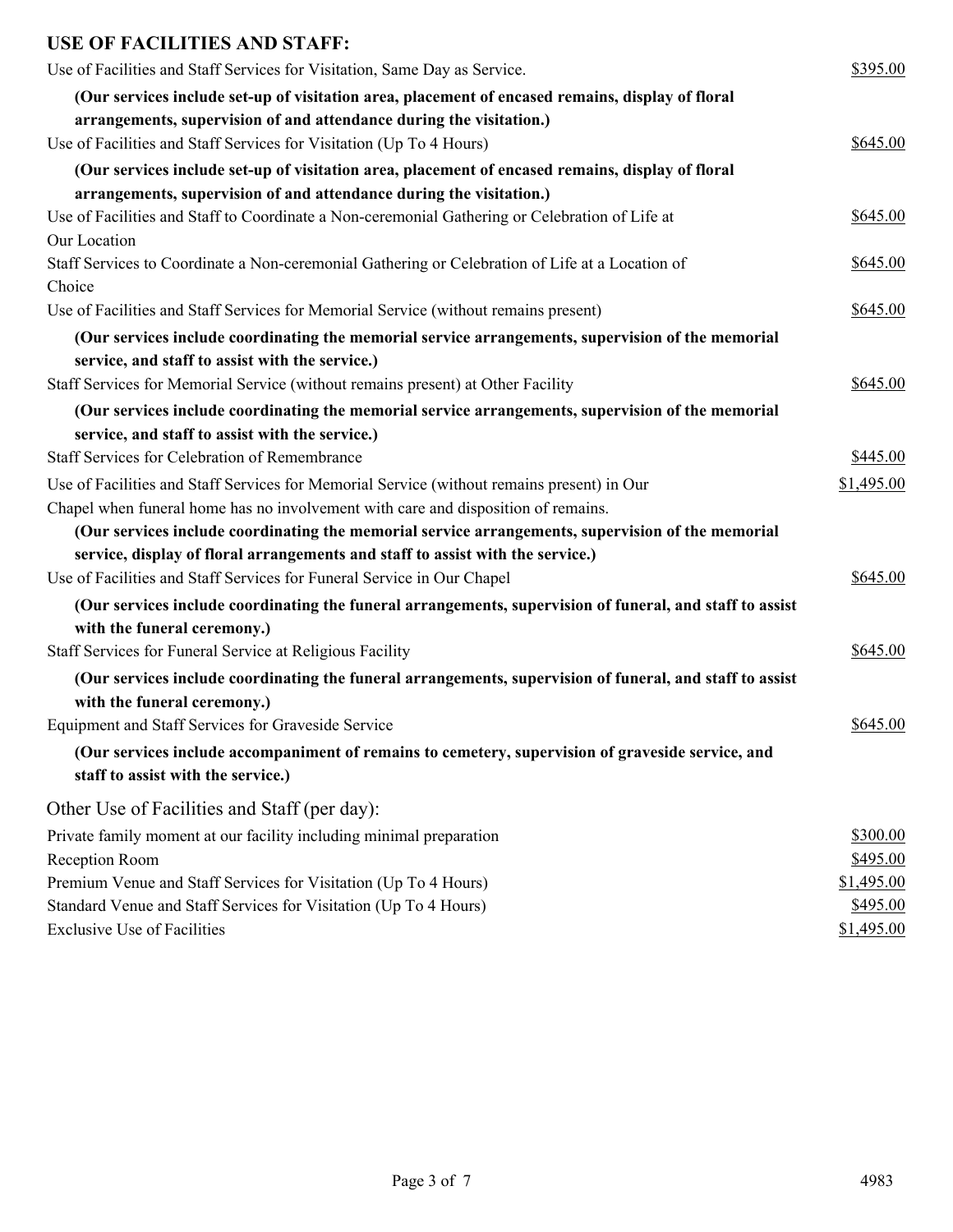# **TRANSPORTATION:**

| TINARDI UNTATIUR.                                                                                |            |
|--------------------------------------------------------------------------------------------------|------------|
| Transfer to or from airport                                                                      | \$225.00   |
| (within a 50 mile radius. Additional distance will be charged at \$2.00 per mile.)               |            |
| Transfer of deceased from funeral home to place of autopsy and return to funeral home            | \$225.00   |
| (within a 50 mile radius. Additional distance will be charged at \$2.00 per mile.)               |            |
| Transfer to or from crematory                                                                    | \$225.00   |
| Transfer of remains from place of death to funeral home                                          | \$395.00   |
| (within a 50 mile radius. Additional distance will be charged at \$2.00 per mile.)               |            |
| <b>Flower Vehicle</b>                                                                            | \$100.00   |
| (within a 50 mile radius. Additional distance will be charged at \$2.00 per mile.)               |            |
| Funeral vehicle (e.g. Hearse)                                                                    | \$295.00   |
| (within a 50 mile radius. Additional distance will be charged at \$2.00 per mile.)               |            |
| Limousine                                                                                        | \$200.00   |
| (within a 50 mile radius. Additional distance will be charged at \$2.00 per mile.)               |            |
| <b>FORWARDING REMAINS TO ANOTHER FUNERAL HOME:</b>                                               |            |
| This charge includes use of preparation room, Basic Services of the Funeral Director and Staff,  | \$2,995.00 |
| Embalming, Transfer of remains from place of death to funeral home, transportation to or from    |            |
| local airport or other place of shipment within a 50 mile radius and obtaining necessary         |            |
| authorizations. This charge does not include visitation or ceremonies. This charge applies to    |            |
| shipment within the continental U.S. only.                                                       |            |
| RECEIVING REMAINS FROM ANOTHER FUNERAL HOME:                                                     |            |
| This charge includes Basic Professional Service Fees for Funeral Director and Staff when         | \$2,495.00 |
| Receiving Remains, transportation of remains to cemetery or crematory, transportation to or from |            |

local airport or other place of shipment within a 50 mile radius and obtaining necessary

authorizations. This charge does not include visitation or ceremonies.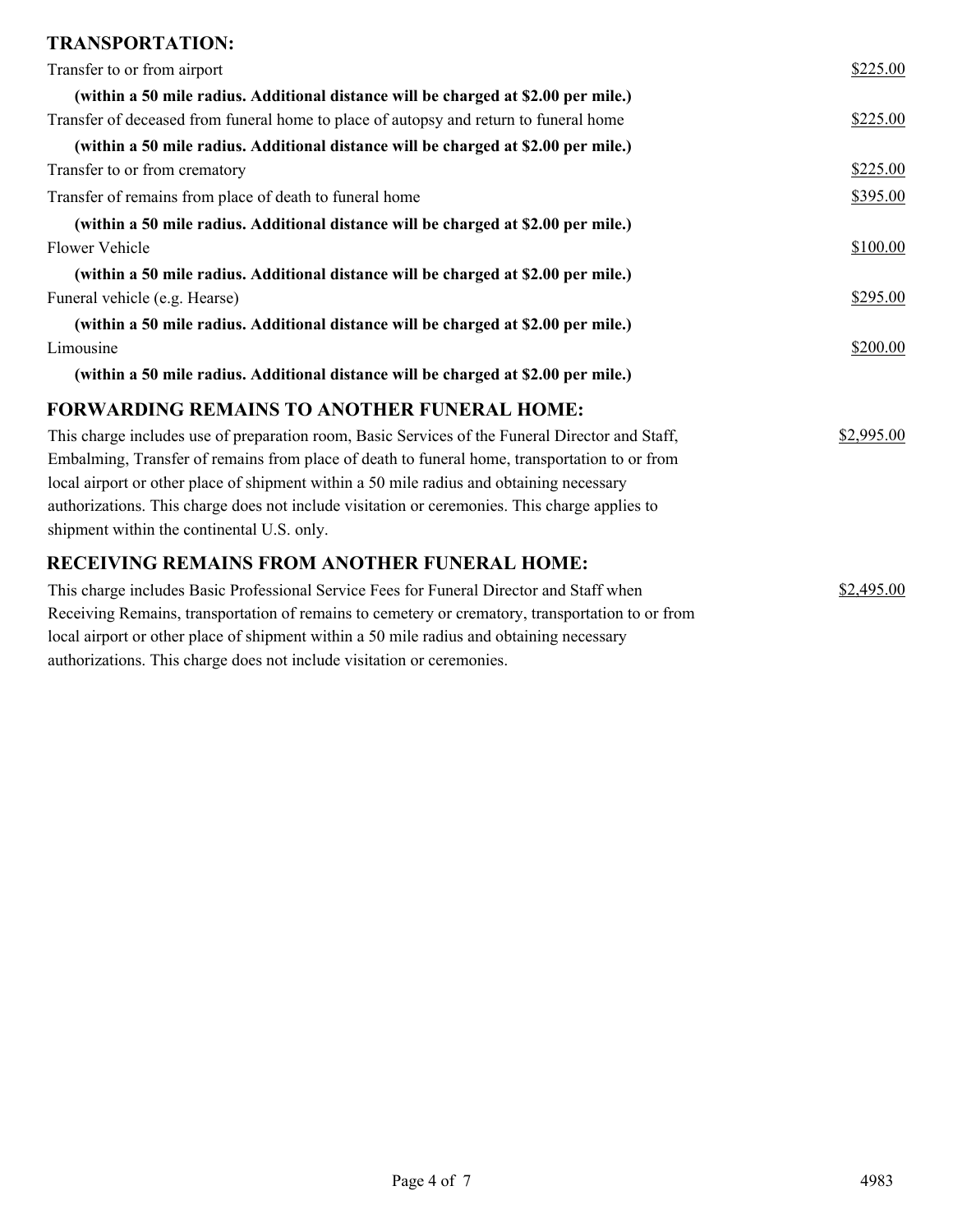#### **DIRECT CREMATION: \$2,570.00 to \$19,765.00**

If you want to arrange a direct cremation, you can use an alternative container. Alternative containers encase the body and can be made of materials like fiberboard or composition materials (with or without an outside covering). The containers we provide are alternative containers and other cremation containers, including containers made of wood, containers made of fiberboard, and containers made of other composite materials. See descriptions below.

Our charges for direct cremation (without ceremony) include Basic Services of the Funeral Director and Staff for Direct Cremation, Transfer of remains from place of death to funeral home, Crematory Fee, Refrigeration, Transfer to or from crematory. The crematory fee is included.

| 1. | Direct cremation with container provided by the purchaser (All such containers must meet   | \$2,570.00 |
|----|--------------------------------------------------------------------------------------------|------------|
|    | any applicable state or crematory requirements.)                                           |            |
| 2. | Direct Cremation with Bayview Beech - Cremation-oriented casket with a light beech,        | \$3,665.00 |
|    | laminate hardboard exterior with handles and ivory crepe interior.                         |            |
| 3. | Direct Cremation with Pacific Pine - Cremation-oriented casket with a light pine, laminate | \$3,665.00 |
|    | hardboard exterior with handles and rosetan crepe interior.                                |            |
| 4. | Direct Cremation with Stratus - Medium density fiberboard - cremation-oriented with a      | \$3,020.00 |
|    | printed wood grain exterior and no interior.                                               |            |
| 5. | Direct Cremation with Brown Standard - Medium density fiberboard - cremation-oriented      | \$2,965.00 |
|    | with a dark brown exterior and no interior.                                                |            |
| 6. | Direct Cremation with Trayview - Cardboard container-cremation oriented with a             | \$2,845.00 |
|    | cardboard exterior and crepe paper mattress and pillow.                                    |            |
| 7. | Direct Cremation with Cardboard Container - Cremation-oriented container with a heavy      | \$2,745.00 |
|    | cardboard exterior and no interior.                                                        |            |
| 8. | Direct cremation with casket from our facility (in addition to cost of casket).            | \$2,570.00 |

#### **IMMEDIATE BURIAL:**  $\frac{$4,070.00 \text{ to } $21,265.00}{}$

**\$1,095.00 to \$17,195.00**

| Our charges for immediate burial (without any rites or ceremonies at the funeral home, graveside  |     |
|---------------------------------------------------------------------------------------------------|-----|
| or elsewhere) include Basic Services of the Funeral Director and Staff for Immediate Burial,      |     |
| Refrigeration, Transfer of remains from place of death to funeral home, transportation of remains |     |
| to cemetery or crematory.                                                                         |     |
| Immediate burial with container provided by the purchaser (all such containers must meet          | \$4 |

- 1. Immediate burial with container provided by the purchaser (all such containers must meet  $$4,070.00$ any applicable state or cemetery requirements).
- 2. Immediate burial with minimum casket from our facility.  $$5,465.00$ 3. Immediate burial with casket selected from our facility (in addition to cost of casket – see  $$4,070.00$ Casket Price List for casket prices).

#### **ALTERNATIVE CONTAINERS: \$175.00 to \$450.00**

**(Refer to the Casket Price List as provided at the funeral home.)**

#### **CASKETS:**

**(A complete price list will be provided at the funeral home.)**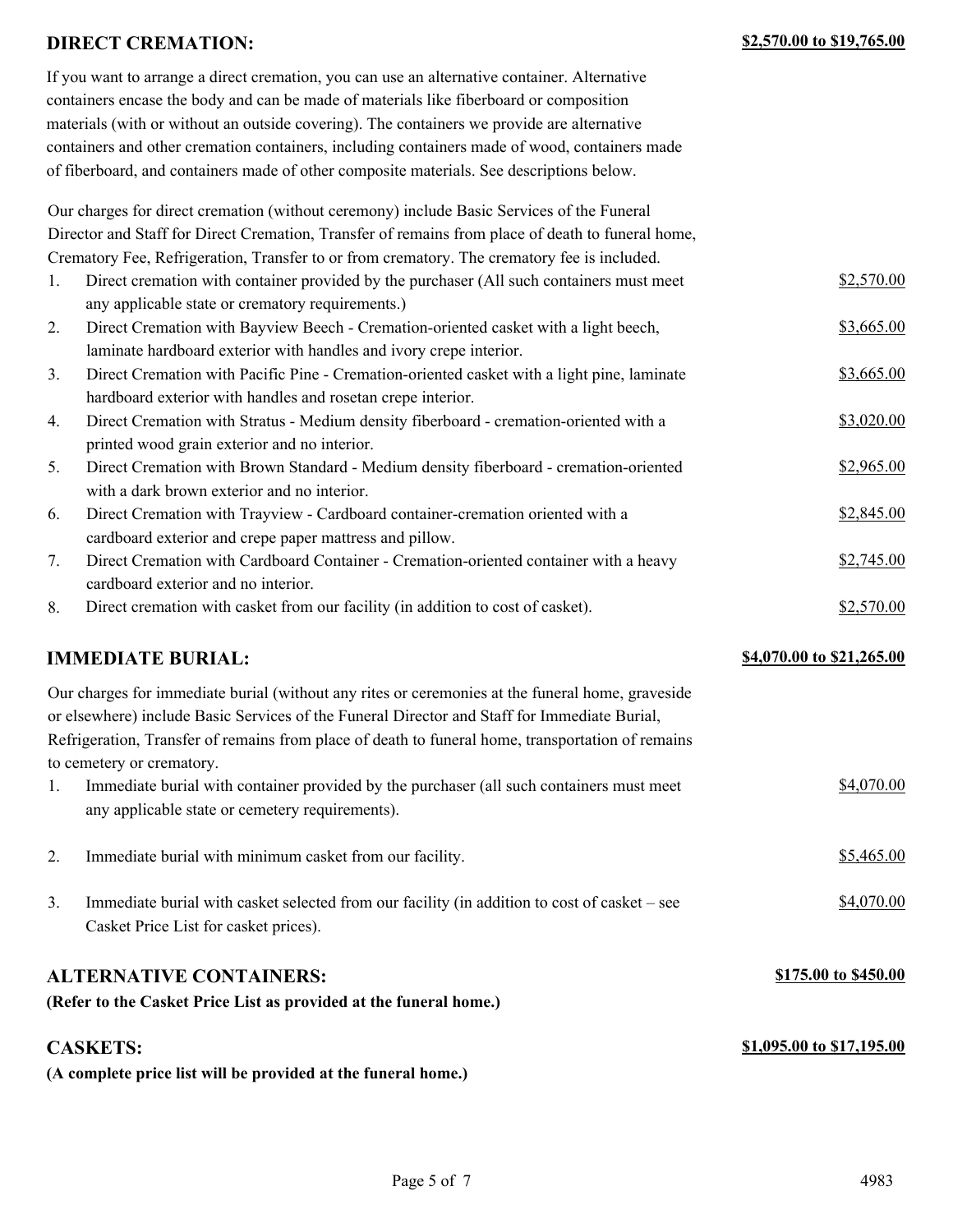| <b>OUTER BURIAL CONTAINERS:</b>                                                      | \$1,595.00 to \$5,995.00 |
|--------------------------------------------------------------------------------------|--------------------------|
| (A complete price list will be provided at the funeral home.)                        |                          |
| <b>RENTAL CASKET:</b>                                                                | \$1,000.00               |
| (Refer to Casket Price List as provided at the funeral establishment.) If you choose |                          |
| a funeral service where a rental casket is provided, the casket used for the funeral |                          |
| service may have been used in a previous funeral service. If the casket has been     |                          |
| used in a previous funeral service, the interior lining has been replaced.           |                          |
| <b>URNS:</b>                                                                         | \$95.00 to \$1,295.00    |
| (A complete price list will be provided at the funeral home.)                        |                          |
| <b>CLOTHING:</b>                                                                     | <b>As Selected</b>       |
|                                                                                      |                          |

**FLOWERS: As Selected**